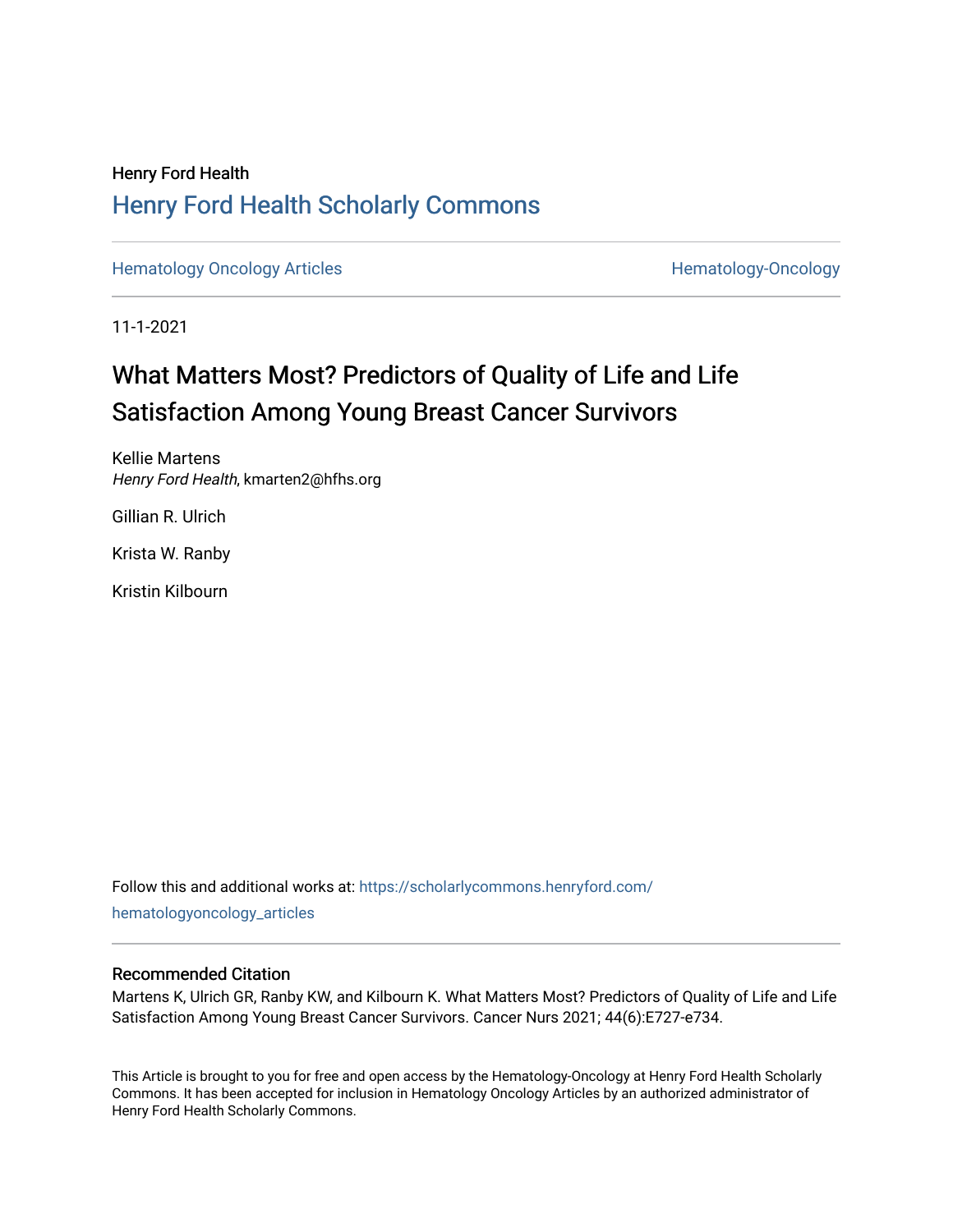#### Copyright © 2021 Wolters Kluwer Health, Inc. All rights reserved.



KEY WORDS

Satisfaction with life Young survivors Young women

**Adjustment** Breast cancer Quality of life Kellie Martens, PhD Gillian R. Ulrich, MA Krista W. Ranby, PhD Kristin Kilbourn, PhD

# What Matters Most? Predictors of Quality of Life and Life Satisfaction Among Young Breast Cancer Survivors

**Background:** Younger breast cancer survivors face unique challenges, and research is needed to better understand how to optimize their quality of life (QoL) and satisfaction with life (SwL). Objective: The aim of this study was to examine a biopsychosocial model of QoL and SwL in young breast cancer survivors. Biological, psychological, and social/practical factors were hypothesized to be associated with both distressing and adaptive reactions during survivorship, which in turn were hypothesized to be associated with QoL and SwL. Methods: Young (age = 19-45 years at diagnosis) breast cancer survivors (N = 284) completed an online survey assessing demographic and biopsychosocial factors, QoL, and SwL. Latent variables were created for adaptive and distressing reactions, and structural equation modeling was used to test the hypothesized relationships. **Results:** The model fit the data ( $\chi^2(100)$  = 332.92, P< .001, comparative fit index = 0.86, root mean square error of approximation = 0.09, standardized root mean square residual = 0.05) and accounted for large proportions of variance in QoL  $(R^2 = 0.86)$  and SwL ( $R^2 = 0.62$ ). Social support, parenting concerns, and fertility concerns each significantly predicted adjustment. Adaptive reactions positively predicted SwL ( $β = 0.58$ ,  $P < .001$ ) but not QoL. Distressing reactions negatively predicted SwL ( $β =$ −0.26, P < .01) and QoL (β = −0.87, P < .001). Conclusions: Adjustment in survivorship mediated the association of social support, parenting concerns, and fertility concerns on QoL and SwL in young breast cancer survivors. Implications for **Practice:** To support the psychological adjustment of young breast cancer survivors, attention should be given to survivors' social context including survivors' available social support and their concerns about fertility and parenting.

Correspondence: Krista W. Ranby, PhD, Department of Psychology, University of Colorado Denver, PO Box 173364, Denver, CO 80217 (Krista.Ranby@ucdenver.edu).

Accepted for publication April 12, 2021. DOI: 10.1097/NCC.0000000000000967

Author Affiliations: Department of Bariatric Surgery & Behavioral Health Services, Henry Ford Health System (Dr Martens), Detroit, Michigan; and Department of Psychology, University of Colorado Denver (Ms Ulrich and Drs Ranby and Kilbourn).

The authors have no funding or conflicts of interest to disclose.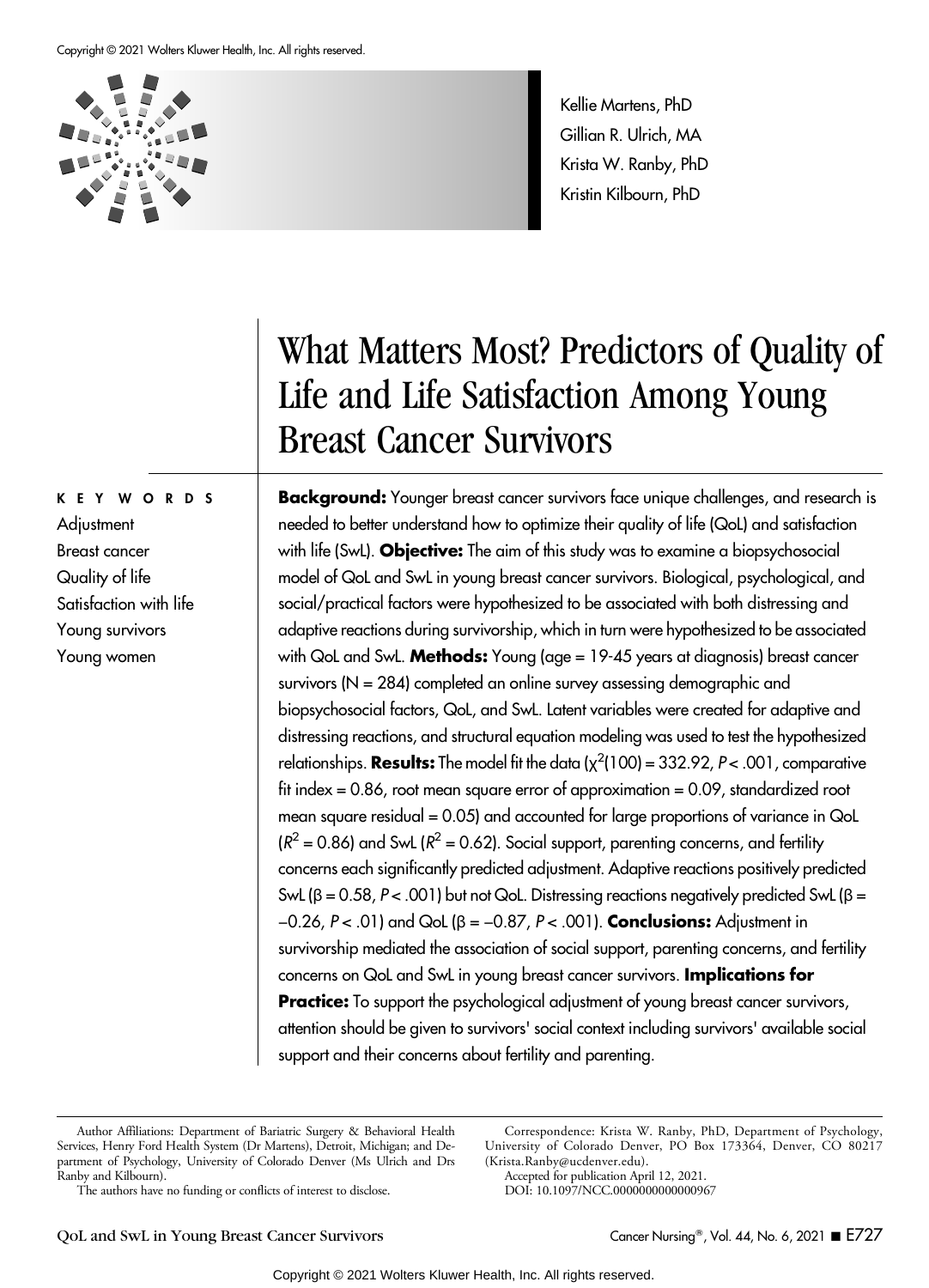**Breast cancer is the most common cancer in women youn-** ger than 50 years.<sup>1</sup> It was estimated that 276 480 women were given a diagnosis of invasive breast cancer in the United States in 2020,<sup>1</sup> with approximately 11% of ger than 50 years.<sup>1</sup> It was estimated that 276 480 women were given a diagnosis of invasive breast cancer in the women younger than  $45$  years.<sup>2</sup> Breast cancers in younger women tend to be fast growing, of a higher grade, and hormone receptor–negative, thus requiring more aggressive treatments (eg, chemotherapy) $3$  with greater adverse effects (eg, "chemo brain"). Younger women are also more likely to possess a BRCA mutation, which often leads to additional concerns about the increased risk of cancer in family members.<sup>4</sup> A cancer diagnosis may impact younger women's stage of life goals (eg, forming a family, establishing a career), resulting in unique concerns (ie, fertility, early menopause, body image, child rearing, financial stability). Consequently, younger breast cancer survivors report greater depressive symptoms, distress, anxiety, and fear of recurrence and decreased quality of life (QoL) compared with older survivors (aged >50 years).<sup>5–7</sup> Recognizing that younger breast cancer survivors have specific physical, emotional, and social/ family challenges, which may be complex and multifactorial, it is necessary to develop comprehensive interventions designed to optimize QoL and satisfaction with life (SwL).

Adjustment to chronic illness is an ongoing process that consists of positive (adaptive) and negative (distressing) reactions.<sup>8</sup> Positive psychosocial adjustment in the context of breast cancer may be signified by positive mood, hope, meaning making, benefit finding, deepened relationships, and spiritual or religious engagement. Negative adjustment may be characterized by symptoms of anxiety and depression, and heightened cancer-specific distress.<sup>9</sup> In the last decade, research has examined distinct trajectories of psychological adjustment in women recently given a diagnosis of breast cancer and found substantial heterogeneity in adjustment from diagnosis to recovery.<sup>9,10</sup> A large proportion of breast cancer survivors experience positive adjustment either from the time of diagnosis or after a period of recovery.<sup>9</sup> Many women are able to find benefits (eg, enhanced feelings of self-worth or mastery, greater appreciation for life) from their cancer experience, and younger women are particularly likely to report these positive changes.<sup>11</sup> Furthermore, young breast cancer survivors who are mothers have also reported positive effects of parenthood (eg, finding meaning, social support),<sup>12,13</sup> which may relate to lower levels of distress.14 Still, approximately 15% of survivors are at risk for relatively poor psychosocial adjustment from diagnosis into survivorship.<sup>9</sup> Predictors of negative adjustment in the context of breast cancer include mental health comorbidities such as clinical depression,<sup>5</sup> hopelessness,<sup>15</sup> symptom burden post treatment,<sup>16</sup> and socioeconomic factors (ie, low income, underinsured or uninsured).<sup>17,18</sup>

Understanding survivors' psychosocial adjustment after cancer provides key insight into their QoL. Younger breast cancer survivors experience worse physical (ie, pain, vasomotor symptoms, fatigue, and sleep disturbance), mental (ie, particularly in the psychosocial and emotional domains), and global QoL than older survivors.<sup>5,19–21</sup> Furthermore, decreased QoL due to pain, physical roles, social functioning, and mental health has been shown to persist for up to 4 years post diagnosis in breast cancer survivors 40 years and younger.22 Unlike measures of QoL, SwL is a subjective evaluation of general well-being unrelated to specific domains.<sup>23</sup> Research has shown that breast cancer survivors have lower life satisfaction than the general population<sup>23</sup>; however, to the best of our knowledge, no studies have used the Satisfaction with Life Scale in young breast cancer survivors.

Few studies have reported which of the aforementioned concerns "matter most" regarding young breast cancer survivors' QoL and SwL. Using a biopsychosocial framework,<sup>24</sup> this research examined the direct effects of important biological, psychological, and social variables on young breast cancer survivors' adjustment to survivorship and their indirect effects on QoL and SwL. The biopsychosocial variables included were chosen based on the current literature and the authors' clinical experiences with this population. We defined "young" survivors as women who were given a diagnosis between the ages of 19 and 45 years to represent women who are no longer adolescents and are likely premenopausal,<sup>25</sup> and our sample included only women who had completed primary treatment. We hypothesized that adaptive and distressing reactions would mediate the influence of biopsychosocial factors on QoL and SwL. In this way, the current study was designed to identify predictors of QoL and SwL in young breast cancer survivors.

# ■ Methods

# Sample Recruitment

Participants (N = 284) were recruited from multiple cancer centers in the United States, as well as online support groups, email blasts, listservs, message boards, and social media sites. Inclusion criteria were female, nonrecurrent breast cancer, age of 19 to 45 years and premenopausal at diagnosis, posttreatment (with the exception of hormone or antibody therapies), English speaking, and access to the Internet. Interested women completed a Qualtrics survey that assessed eligibility, explained the study's purpose and lack of financial compensation, provided comprehension questions to ensure understanding, and obtained consent before study measures were assessed. All procedures were approved by the Colorado Multiple Institutional Review Board (Protocol #12-1565).

Recruitment took place in 2 phases, with the first phase between June 2013 and November 2013 (n = 153) and the second phase between January 2015 and April 2015 (n = 131). The first phase included qualitative questions to assess whether there were important psychosocial variables related to QoL and life satisfaction that were not included in the original model. On the basis of qualitative feedback from participants that cognitive changes such as "chemo brain" should be included, the second survey included all of the same questions plus a measure of perceived cognitive functioning. The sample that was analyzed included 284 participants, 37 of whom provided partial responses. Facebook was the primary method of recruitment (60.9%), as well as online support groups (15.5%). Young Survival Coalition, a national nonprofit organization specifically focused on young women's breast cancer, was the primary organization involved in recruitment; 39% of participants reported that they learned about the survey through Young Survival Coalition.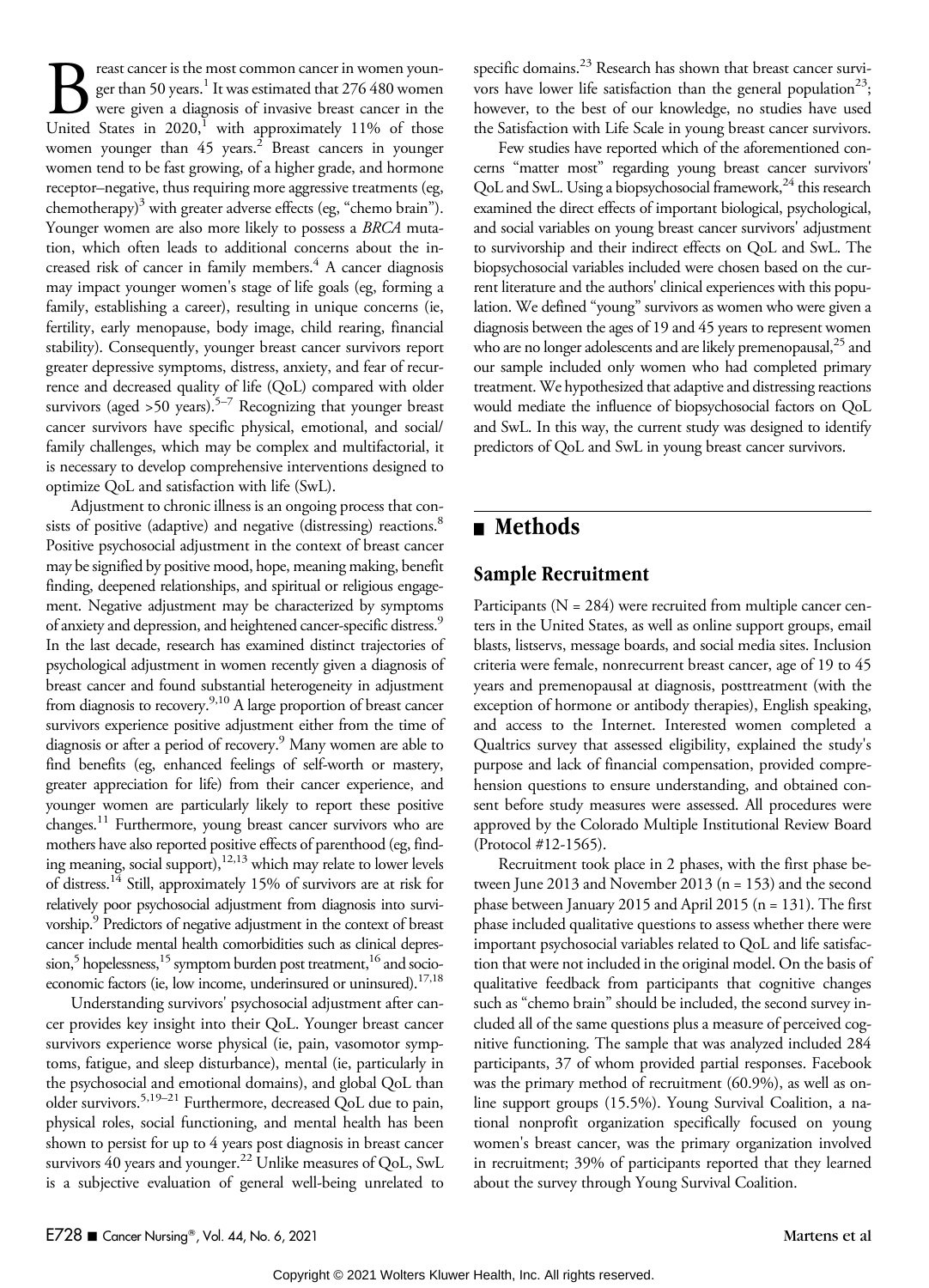### Measures

#### **DEMOGRAPHICS**

Participants self-reported demographic variables including age, marital status, income, number of children, state of residency, level of education, and employment status.

#### BIOLOGICAL CONCERNS

BRCA, Stage, Menopause, and Time Since Treatment. Participants self-reported whether they were carriers of BRCA1 and/ or BRCA2 mutations, their stage of breast cancer (0/DCIS to IV), whether they began menopause as a result of treatment (yes/no), and time since treatment, with the exception of hormone and endocrine therapies.

Comorbidities. The Charlson Comorbidity Index was used to assess for medical comorbidities, and it has been validated in breast cancer patients.<sup>26</sup> The Charlson Comorbidity Index provides a score using weights based on severity and risk of mortality based on 19 preexisting medical conditions.

#### PSYCHOLOGICAL CONCERNS

Psychological Diagnoses. Participants indicated whether they had a history of depression, anxiety, eating disorders, bipolar disorder, schizophrenia, panic disorder, obsessive-compulsive disorder, or any other psychological disorder.

Cognitive Symptoms. To assess subjective cognitive functioning, participants in phase 2 of recruitment (n = 112) completed the first 3 subscales (30 items) of the Functional Assessment of Cancer Therapy-Cognitive Function Version  $3^{27}$  ( $\alpha$  = .90).

#### SOCIAL AND PRACTICAL CONCERNS

Fertility. Concerns about fertility were measured by the 14-item Reproductive Concerns Scale<sup>28</sup> ( $\alpha$  = .90), which is designed specifically for young cancer survivors.

Social Support. Participants reported on 3 domains (ie, friends, family, significant other) of perceived social support using the 12-item Multidimensional Scale of Perceived Social Support<sup>29</sup>  $(\alpha = .95)$ .

Parenting. Participants who had dependent children (younger than 18 years) at the time of diagnosis ( $n = 145$ , 51%) answered the Parenting Concerns Questionnaire<sup>30</sup> ( $\alpha$  = .92), a 15-item measure of distress specifically related to parenting during cancer. Specifically, participants indicated their practical and emotional concerns regarding their children, the impact of an illness on their child(ren), and, if they co-parent, the co-parent's ability to care for the child(ren).

Finances. Participants completed the Financial Problems subscale of the Quality of Life in Adult Cancer Survivors instrument $31$  $(\alpha = .89)$ , which consists of 4 items measuring cancer-specific financial concerns.

#### ADAPTIVE REACTIONS

Benefit Finding. Participants completed the 15-item Benefit Finding Scale<sup>32</sup> ( $\alpha$  = .86), which assessed diverse potential benefits (ie, family and social relationships, life priorities, spirituality, career goals, self-control, acceptance) that result from the otherwise distressing nature of cancer.

Hope. Participants also completed the 11-item Adult Hope Scale<sup>33</sup> ( $\alpha$  = .88), which assesses perceived capability to reach one's goals.

Positive Impact of Children. The Positive Impact of Children Scale was developed for the current study to measure the positive effects of dependent children during cancer. The scale items were written based on themes within the qualitative literature about motherhood during breast cancer. The Positive Impact of Children Scale contains 5 items including "my children gave me a reason to fight the cancer" and "having children helped me focus on the positive." The scale had good internal consistency ( $\alpha$  = .83) among participants who had dependent children at the time of diagnosis.

#### DISTRESSING REACTIONS

Anxiety and Depression. The 2 subscales of the 14-item Hospital Anxiety and Depression Scale<sup>34</sup> (anxiety,  $\alpha$  = .90; depression,  $\alpha$  = .86) were used to assess anxiety and depression symptoms during the past week.

Distress. The 22-item Impact of Events Scale Revised<sup>35</sup> ( $\alpha$  = .94) measured distress associated with participants' cancer diagnosis.

Fear of Recurrence. Participants also completed the first 4 items of the Concerns about Recurrence Scale<sup>36</sup> ( $\alpha$  = .94) to assess the frequency, potential for upset, consistency, and intensity of fears about cancer recurrence.

#### QUALITY OF LIFE AND SWL

Quality of Life. Quality of life was assessed using the 37-item Functional Assessment of Cancer Therapy for Breast Cancer<sup>37</sup>  $(\alpha = .94)$ . There are 5 subscales, which are added together to create a global measure of health-related QoL. These subscales measure 16 more discrete parts of QoL, including physical well-being, social/family well-being, functional well-being, and additional concerns.

Satisfaction With Life. Participants reported perceived life satisfaction on the 5-item Satisfaction with Life Scale<sup>23</sup> ( $\alpha$  = .92), which has been found to correlate highly with other measures of subjective well-being.

# Data Analysis

Descriptive statistics were run using SPSS software to examine distributions of study variables. Correlations among predictors and between predictors and outcomes were examined. Once statistical assumptions necessary for structural equation modeling were considered, a confirmatory factor analysis was run using Mplus 8 to determine the fit of the data with the hypothesized latent variables. All models used full information maximum likelihood to handle missing data. Upon confirming that the 2 hypothesized latent variables fit the data well, the entire hypothesized structural model was estimated.

# **n** Results

# Sample Description

In our sample of nonrecurrent young breast cancer survivors, mean age was 40 years. Most participants were White (88.7%),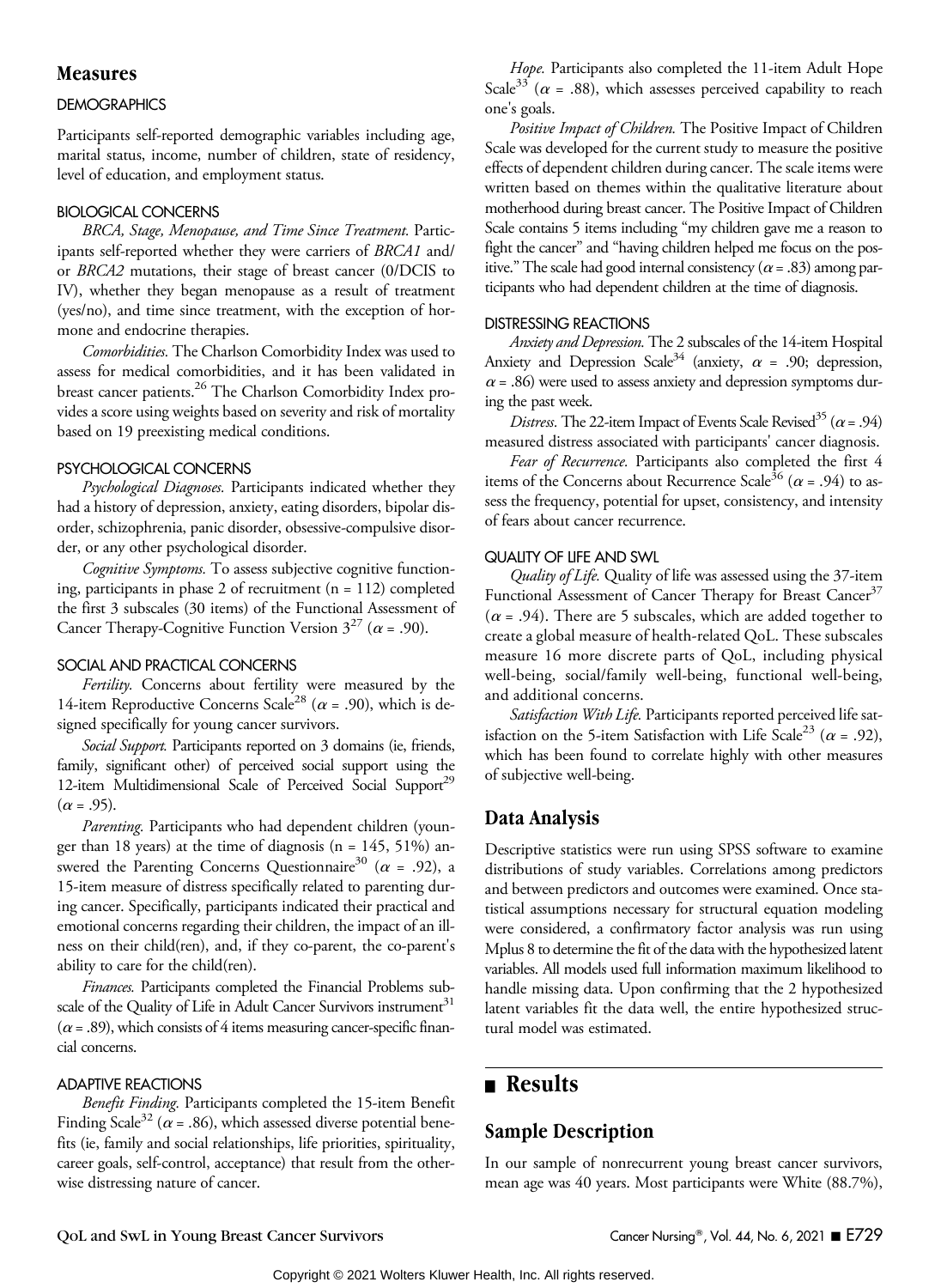partnered (73.6%), working full- or part-time (79.9%), and college educated (73.6%). Participants were from 39 different states, with the largest proportions being from Colorado (14.4%) and California (9.2%). The vast majority of participants were diagnosed with nonmetastatic disease (94.7%), which is to be expected because women who were in active treatment were not eligible to participate. Participants were several years from diagnosis (mean, 5.4 years), and 58.9% completed treatment within the past 3 years. Many treatment combinations were reported including chemotherapy (80.3%), mastectomy (76.1%), and radiation (55.6%). Only 3.85% of women were still undergoing hormone and/or antibody therapy. Demographic and medical characteristics of participants are presented in Table 1.

### Measurement Models

First, a confirmatory factor analysis tested the measurement of the 2 latent variables: distressing reactions and adaptive reactions. Hope, benefit finding, and positive impact of children were indicators of adaptive reactions. All factor loadings were significant  $(P < .001)$ . Hope had the strongest standardized loading  $(\beta_{\text{Hope}} = 0.72, \beta_{\text{Benefit finding}} = 0.59, \beta_{\text{PostiveImpactorChildren}} = 0.35).$ Overall model fit indices were not produced as the model was just-identified.

The "distressing reactions" measurement model fit the data well:  $\chi^2(2) = 25.70, P < .001$ , comparative fit index = 0.94, and standardized root mean square residual = 0.047. Anxiety, traumatic distress, depression, and fear of recurrence were indicators of distressing reactions. All path estimates were significant at  $P < .001$ . Standardized factor loadings for the indicators of distressing reactions were as follows:  $β_{\text{Anxiety}} = 0.93$ ,  $β_{\text{TraumaticDistress}} = 0.79$ ,  $β_{\text{Depression}} = 0.68$ , and  $\beta$ FearofRecurrence = 0.62.

# **Correlations**

Correlations between latent variables and the measured predictors in the model with QoL and life satisfaction were examined and can be found in Table 2. Nearly all model constructs significantly correlated with QoL and SwL and were in the hypothesized direction.

| Table 1 <sup><math>\bullet</math></sup> Demographic and Medical Characteristics of Participants (N = 284) |            |                              |            |  |
|-----------------------------------------------------------------------------------------------------------|------------|------------------------------|------------|--|
| Variable                                                                                                  | Total      | Variable                     | Total      |  |
| Race/ethnicity                                                                                            | n(%)       | Time since treatment         | n(%)       |  |
| White                                                                                                     | 252 (88.7) | $\leq 6$ mo                  | 41(15.8)   |  |
| Hispanic                                                                                                  | 14(4.9)    | $7-11$ mo                    | 26(8.6)    |  |
| Asian/Pacific Island                                                                                      | 6(2.1)     | $12 - 23$ mo                 | 50 (17.6)  |  |
| <b>Black</b>                                                                                              | 5(1.8)     | 2 y                          | 29(10.2)   |  |
| Other                                                                                                     | 7(2.5)     | 3y                           | 19(6.7)    |  |
|                                                                                                           |            | 4y                           | 28(9.9)    |  |
|                                                                                                           |            | $\geq$ 5 y                   | 68 (23.9)  |  |
| Age, years                                                                                                | Mean (SD)  |                              | Mean (SD)  |  |
| Time of survey                                                                                            | 40.0(6.7)  | Time since diagnosis, years  | 5.4(4.6)   |  |
| Time of diagnosis                                                                                         | 35.5(5.3)  |                              |            |  |
| Relationship status                                                                                       | n(%)       | Current treatment            | n(%)       |  |
| Partnered                                                                                                 | 209 (73.6) | None                         | 273 (96.1) |  |
| Single                                                                                                    | 75 (26.4)  | Antibody therapy             | 6(2.1)     |  |
|                                                                                                           |            | Hormone therapy              | 4(1.4)     |  |
|                                                                                                           |            | Antibody and hormone         | 1(.35)     |  |
| Education                                                                                                 | n(%)       | Menopause onset <sup>a</sup> | n(%)       |  |
| College degree                                                                                            | 209 (73.6) | Due to treatment             | 70 (24.6)  |  |
| No college degree                                                                                         | 75 (26.4)  | Not due to treatment         | 60(21.1)   |  |
| Employment status                                                                                         | n(%)       | <b>BRCA</b>                  | n(%)       |  |
| Employed full-time                                                                                        | 183 (64.4) | No mutation                  | 197 (69.4) |  |
| Employed part-time                                                                                        | 44(15.5)   | Unsure                       | 34(12)     |  |
| Unemployed                                                                                                | 38 (13.3)  | <b>BRCA1</b> mutation        | 20(7.0)    |  |
| Unable to work                                                                                            | 19(6.7)    | <b>BRCA2</b> mutation        | 20(7.0)    |  |
| Stage                                                                                                     | n (%)      | Past treatment <sup>b</sup>  | n(%)       |  |
| 0/DCIS                                                                                                    | 19(6.7)    | Mastectomy                   | 216 (76.1) |  |
| I                                                                                                         | 64 (22.5)  | Chemotherapy                 | 223 (80.3) |  |
| $\rm II$                                                                                                  | 135 (47.5) | Lumpectomy                   | 97(34.2)   |  |
| III                                                                                                       | 51(18)     | Radiation                    | 158 (55.6) |  |
| IV                                                                                                        | 9(3.2)     | Antibody therapy             | 57(20.1)   |  |
| Unsure                                                                                                    | 6(2.1)     | Hormone therapy              | 112 (39.4) |  |
|                                                                                                           |            | Reconstruction               | 196(69.0)  |  |
|                                                                                                           |            | Prophylactic surgery         | 66 (22.2)  |  |

a The question to assess menopause onset as a result of cancer treatment was only shown to a subset of the sample (n = 130). <sup>b</sup>Participants selected all treatments they had received; these totals will not equal 100%.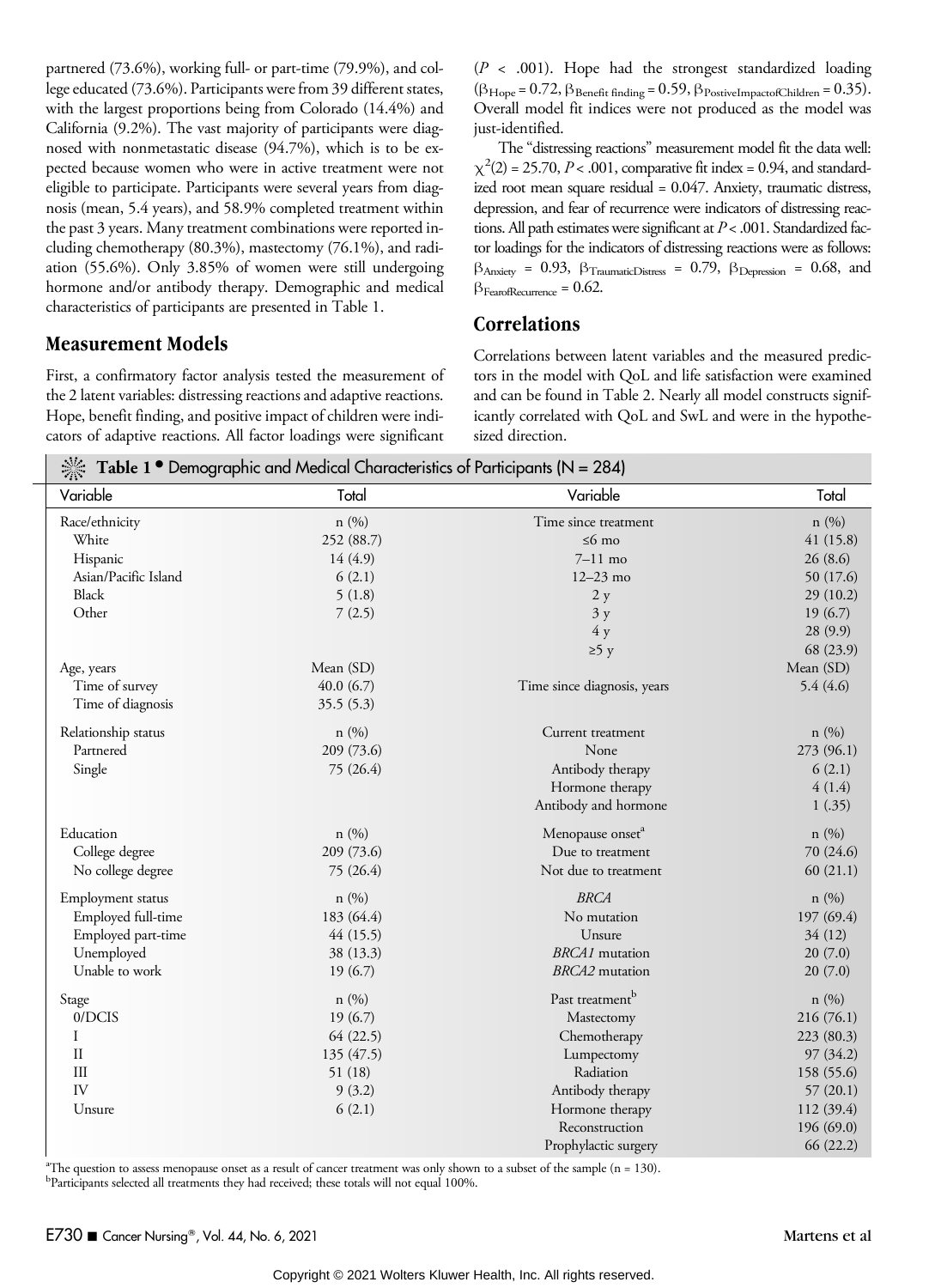|  | X: Table 2 <sup>.</sup> Bivariate Correlations Between Modeled |
|--|----------------------------------------------------------------|
|  | Variables and Outcomes of Quality of                           |
|  | Life and Life Satisfaction                                     |

| Variable                    |                      | Quality of Life Life Satisfaction |
|-----------------------------|----------------------|-----------------------------------|
| Quality of life             |                      | $0.70^{\rm a}$                    |
| Life satisfaction           | $0.70^{\rm a}$       |                                   |
| Adaptive reactions          |                      |                                   |
| Hope                        | $0.63^{\rm a}$       | $0.66^{\circ}$                    |
| Benefit finding             | $0.40^{\rm a}$       | $0.47^{\rm a}$                    |
| Positive impact of children | $0.18^{b}$           | $0.25^{\rm a}$                    |
| Distressing reactions       |                      |                                   |
| Depression                  | $-0.81$ <sup>a</sup> | $-0.64^{\circ}$                   |
| Anxiety                     | $-0.71$ <sup>a</sup> | $-0.50^{\rm a}$                   |
| Fear of recurrence          | $-0.49^{\rm a}$      | $-0.24$ <sup>a</sup>              |
| Traumatic distress          | $-0.65^{\rm a}$      | $-0.42^{\rm a}$                   |
| Financial concerns          | $-0.49^{\rm a}$      | $-0.38$ <sup>a</sup>              |
| Social support              | $0.46^a$             | $0.37^{\rm a}$                    |
| Parenting concerns          | $-0.71$ <sup>a</sup> | $-0.64^a$                         |
| Fertility                   | $-0.29$ <sup>a</sup> | $-0.34$ <sup>a</sup>              |
| Psychological diagnoses     | $-0.34$ <sup>a</sup> | $-0.28$ <sup>a</sup>              |
| Cognitive decline           | $-0.64^{\rm a}$      | $-0.32^{\rm a}$                   |
| Stage                       | $-0.17^{\rm a}$      | $-0.18^a$                         |
| Charlson comorbidity index  | $-0.22^{\rm a}$      | $-0.19^a$                         |
| Time since diagnosis        | $0.22^a$             | 0.11                              |
| <b>BRCA</b> positive        | 0.07                 | 0.06                              |
|                             |                      |                                   |

 ${}^{a}P < .01.$ <br>  ${}^{b}P > .05$  ${}^{b}P$  < .05.

# Structural Equation Model

The hypothesized structural model is illustrated in the Figure. The model incorporates each of the aforementioned biopsychosocial factors that were hypothesized to impact the 2 adjustment constructs, which in turn were expected to predict QoL and SwL. The biopsychosocial factors were individually measured variables; they are grouped together in the Figure for ease of understanding the model. Circles indicate latent (ie, unmeasured) variables. The absence of a connecting line between 2 variables implies that there is no direct effect hypothesized between those 2 variables. All exogenous variables in the model were allowed to correlate with one another. The model fit the observed data adequately:  $\chi^2(100) = 332.92$ ,  $P < .001$ , comparative fit index = 0.86, root mean square error of approximation = 0.09, and standardized root mean square residual = 0.05. The final model accounted for 86% and 62% of the variance in QoL and SwL, respectively. The Figure shows standardized estimates.

Three of the 4 social factors significantly predicted both adaptive and distressing reactions. Higher levels of social support (β = 0.30, P < .0001), fewer parenting concerns (β = −0.36,  $P$  < .01), and fewer concerns about fertility ( $\beta$  = -0.19,  $P < .01$ ) all significantly predicted more adaptive reactions. These same 3 variables significantly predicted distressing reactions: lower levels of social support (β =  $-0.25, P < .0001$ ), more concerns about parenting ( $\beta = 0.58$ ,  $P < .0001$ ), and more concerns about fertility ( $\beta = 0.17, P < .01$ ). The other social factors did not significantly predict either latent variable. Adaptive and distressing reactions were significantly negatively associated with one another

( $\beta$  = -0.67, P < .0001). None of the biological or psychological factors was a significant predictor of either adaptive reactions or distressing reactions. That is, having a BRCA mutation, later stage of cancer, onset of menopause due to treatment, greater medical comorbidity, and length of time since completing treatment were not significant predictors of the latent variables, nor were greater cognitive decline or psychological diagnoses.

Adaptive reactions were positively associated with SwL ( $\beta$  = 0.58,  $P < .0001$ ), but it was not significantly related to health-related QoL when considered as a predictor with distressing reactions in the model. Distressing reactions were negatively related to both SwL ( $\beta$  = -0.26,  $P$  = .01) and health-related QoL ( $\beta$  = -0.87, P < .001). The 2 outcomes of QoL and SwL were significantly associated with one another, even after controlling for the variance accounted for by their shared predictors in the model ( $\beta$  = 0.19,  $P$  < .05).

# **n** Discussion

This study tested a model of psychosocial adjustment among young breast cancer survivors to understand which biopsychosocial factors predict adjustment and, in turn, have the greatest influence on QoL and SwL. Of the biological, psychological, and social/practical predictors examined (see Figure), only social support, parenting, and fertility concerns were significantly related to adjustment. Although the findings that social support, parenting, and fertility concerns have a significant influence on adjustment are consistent with previous research,<sup>5,12,13,28</sup> it is notable that nonmodifiable biological variables, such as presence of BRCA mutation and stage of cancer, may be less impactful to young survivors than possibly expected. It may seem that more aggressive cancers would largely impact psychological adjustment, but our findings suggest that adjustment is more influenced by social rather than biological variables. This may be due, in part, to the sample being several years post diagnosis and treatment. Thus, social factors may be more salient than biological factors to young survivors after treatment is complete.

Similarly, the finding that a previous psychiatric diagnosis does not necessarily impact adjustment is notable and may be explained by several factors. Participants may have received psychiatric treatment, which may serve as a protective factor. A small number of patients endorsed a previous psychiatric diagnosis, limiting power to test this association. Participants may have been unaware of previous psychiatric diagnoses, leading to a false-negative response. Alternatively, adjustment for young survivors may, in part, be independent of previous mental health diagnoses. Therefore, in considering the biopsychosocial concerns of young survivors, healthcare providers should discuss survivors' social relationships and influences. Specifically, survivors may benefit from greater consultation regarding social support, fertility preservation (among those who wish to consider having children), and parenting concerns. Previous work $^{28}$  has emphasized that young survivors want greater information, support, and coordination of care when navigating the complex issues surrounding their reproductive health and parenthood. Beyond the social factors examined in this research, clinicians should also consider additional social concerns and role negotiations.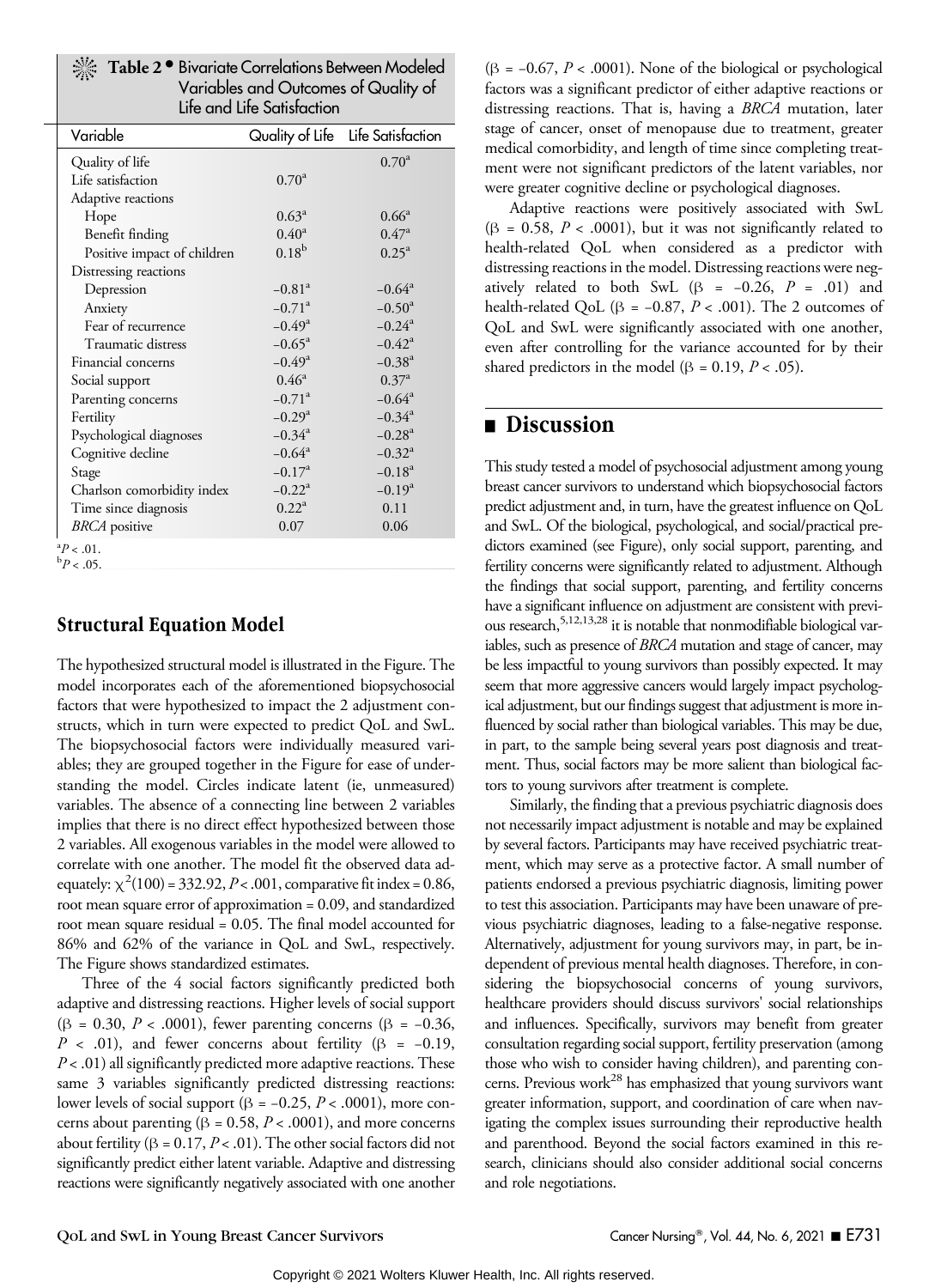

Figure **B** Results for hypothesized structural equation model of psychosocial adjustment among young breast cancer survivors,<br>both significant and nonsignificant path estimates included (significant paths in bold). \*P< .0

In addition to examining predictors of adjustment, we hypothesized that the latent variables of adaptive and distressing reactions would mediate the influence of biopsychosocial factors on QoL and SwL. Our hypothesis was partially supported by the data. Distressing reactions (measured by depression, anxiety, fear of recurrence, and traumatic distress) were strongly associated with reduced QoL and SwL, and depression accounted for the majority of the variance. Compared with other samples of young breast cancer survivors, our sample had relatively lower QoL scores, which may be a result of response bias in our recruitment strategy.<sup>38</sup> Distressing reactions were more strongly associated with reduced QoL compared with SwL, which may be due to the fact that QoL measures emotional distress whereas SwL does not. Furthermore, as QoL and SwL are unique constructs, an individual may be overall satisfied with his/her life although specific domains of QoL (eg, physical QoL) may be negatively impacted by cancer survivorship. Unlike distressing reactions, adaptive reactions (measured by hope, benefit finding, and positive impact of children) were only associated with higher levels of SwL. Adaptive reactions most strongly loaded on hope; current findings are in line with previous research<sup>39</sup> that found maintaining a hopeful outlook regarding meeting one's goals and aspirations is especially salient for young women who may be in the early stages of meeting their life goals. It is perhaps surprising that adaptive reactions were not a significant predictor of QoL. However, it is important to recognize that all 3 indicators of adaptive reactions, particularly hope, were positively correlated with QoL. In the tested model, distressing reactions were an extremely strong predictor of QoL; thus, when controlling for the effect of distressing reactions, there was little residual variance in QoL

to predict. It is of note that the positive impact of dependent children was not significantly associated with parenting concerns, suggesting that having concerns about one's children and finding meaning from parenting throughout one's cancer experience may be mutually exclusive. Finally, distressing and adaptive reactions mediated the associations of social support, parenting concerns, and fertility concerns with QoL and SwL, underscoring the importance of examining complex relationships between these psychosocial factors and variables such as fear of recurrence, depression, and anxiety.

# Study Limitations

Participants self-selected to participate, and most survivors were recruited from online support groups and advocacy websites. Thus, our final sample reflects women who were motivated to share their experiences and may be systematically different from those who were uninterested in participation or were not involved in the recruitment organizations. Participants were almost entirely White and of relatively high socioeconomic status, and therefore, the results may not generalize to breast cancer survivors of ethnic minority backgrounds or those of a lower socioeconomic status. Previous research has demonstrated racial and socioeconomic disparities in breast cancer treatment and mortality rates, which may negatively impact QoL in some minority groups.<sup>40,41</sup> Furthermore, few women had a BRCA mutation, a late-stage disease, or medical comorbidities, which may have led to insufficient power to detect significant effects between biological factors and adjustment. Similarly, few women had previous mental health diagnoses, and measures of cognitive concerns were only completed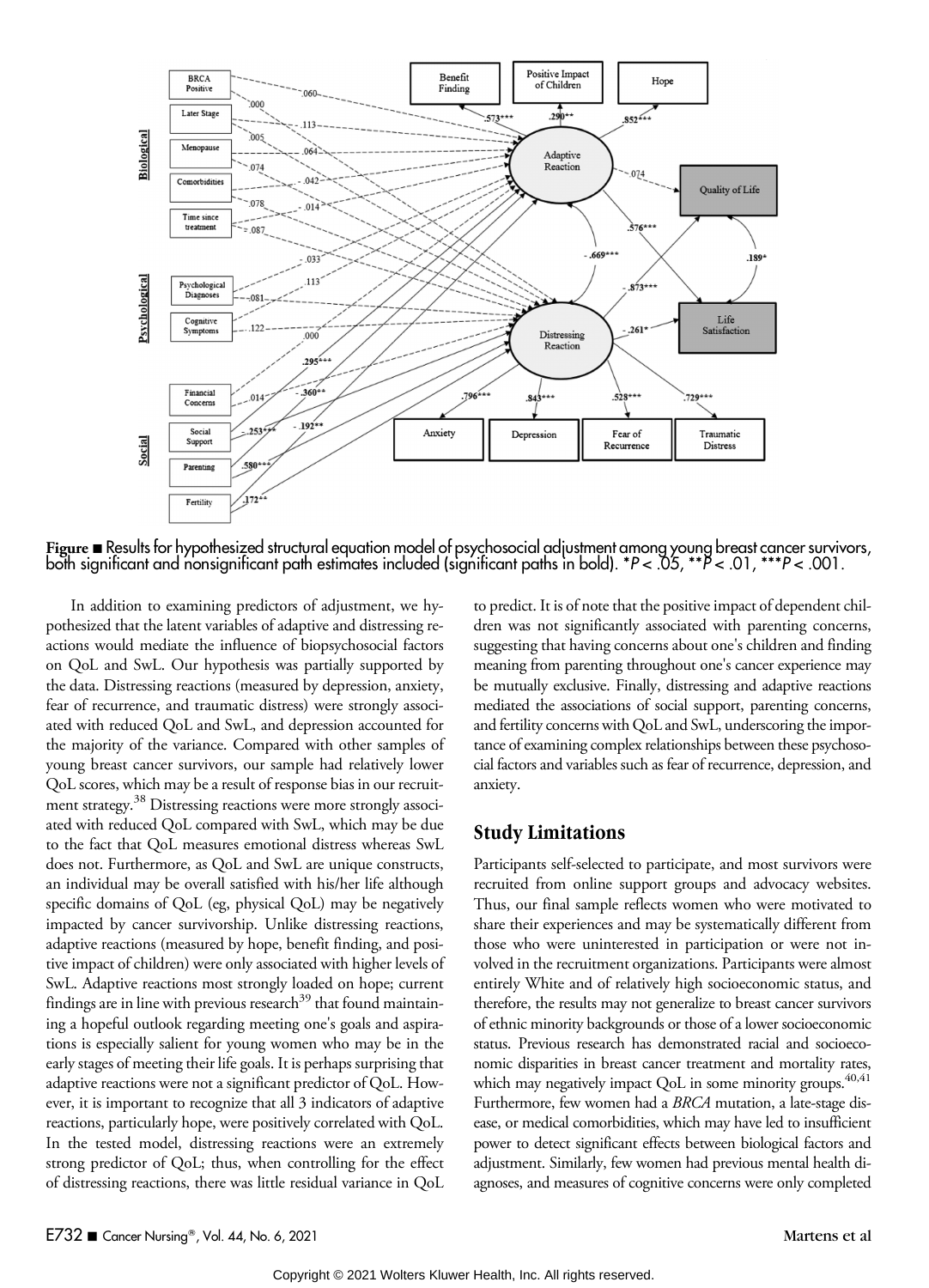by half of the sample  $(n = 112)$  because of it being added midway through the study recruitment. Furthermore, biological and psychological data were collected retrospectively by self-report; thus, survivors may have forgotten information or underreported (ie, desirability bias) psychological concerns. Because most survivors were within 5 years of treatment completion, the results may not generalize to women undergoing active treatment or in long-term survivorship. Finally, we used a cross-sectional design with data collected in 2013 and 2015, and thus, results may not generalize to the modern day. Specifically, advances in comprehensive breast cancer treatment programs addressing survivorship and overall QoL may result in different outcomes. Future research should use a longitudinal design to understand how these concerns impact adjustment throughout survivorship.

# Clinical Implications

Despite the aforementioned limitations, this research is novel in several ways. To the best of our knowledge, no other study has examined young breast cancer survivors' SwL. Thus, the relationships between adaptive and distressing reactions and QoL with SwL are new to the psycho-oncology literature. Furthermore, few studies have examined parenting concerns and the impact of dependent children on young breast cancer survivors' adjustment. Our findings warrant future research on the experience of being both a mother and a survivor. Additional strengths of this work include the broad assessment of biopsychosocial functioning and the support for adjustment being a mediator of the impact of functioning on QoL and SwL. Our various recruitment methods allowed us to gather data from women with diverse treatment experiences. Finally, breast cancer research has historically focused on older women (>50 years old), and this work prioritized the unique needs of younger survivors.

In conclusion, this research used a biopsychosocial model of adjustment to examine young breast cancer survivors' QoL and SwL. Considering "what matters most" for young breast cancer survivors' adjustment, clinicians should focus on survivors' social context and inquire about survivors' social support, and their concerns about fertility and parenting. Furthermore, psychiatric treatment specifically targeting hope, including agency and confidence in one's ability to meet their life goals, and hope regarding recovery, may improve SwL. Future research should further explore these findings in more diverse samples and at various time points throughout survivorship. In addition, a greater mechanistic understanding of how survivors' social concerns influence adjustment is warranted. Young breast cancer survivors are a growing population with unique needs. As such, efforts to promote QoL and SwL in this population are critical.

#### References

- 1. Siegel RL, Miller KD, Jemal A. Cancer statistics, 2020. CA Cancer J Clin. 2020;70(1):7–30.
- 2. Centers for Disease Control and Prevention. Breast cancer in young women. [https://www.cdc.gov/cancer/breast/young\\_women/bringyourbrave/pdf/](https://www.cdc.gov/cancer/breast/young_women/bringyourbrave/pdf/BreastCancerYoungWomenFactSheet.pdf) [BreastCancerYoungWomenFactSheet.pdf.](https://www.cdc.gov/cancer/breast/young_women/bringyourbrave/pdf/BreastCancerYoungWomenFactSheet.pdf) Accessed August 7, 2020.
- 3. Partridge AH, Goldhirsch A, Gelber S, Gelber RD. Chapter 85: breast cancer in younger women. In: Harris JR, Lippman ME, Morrow M,

Osborne CK, eds. Diseases of the Breast. 5th ed. Philadelphia, PA: Lippincott Williams & Wilkins; 2014:1101–1111.

- 4. Kwon JS, Gutierrez-Barrera AM, Young D, et al. Expanding the criteria for BRCA mutation testing in breast cancer survivors. *J Clin Oncol*. 2010;28(27): 4214–4220.
- 5. Howard-Anderson J, Ganz PA, Bower JE, Stanton AL. Quality of life, fertility concerns, and behavioral health outcomes in younger breast cancer survivors: a systematic review. *J Natl Cancer Inst*. 2012;104(5):386-405.
- 6. Liu Y, Perez M, Schootman M, Aft RL, Gillanders WE, Jeffe DB. Correlates of fear of cancer recurrence in women with ductal carcinoma in situ and early invasive breast cancer. Breast Cancer Res Treat. 2011;130(1): 165–173.
- 7. Koch L, Bertram H, Eberle A, et al. Fear of recurrence in long-term breast cancer survivors—still an issue. Results on prevalence, determinants, and the association with quality of life and depression from the cancer survivorship-a multi-regional population-based study. Psychooncology. 2014;23(5):547–554.
- 8. Brennan J. Adjustment to cancer—coping or personal transition? Psychooncology. 2001;10(1):1–18.
- 9. Stanton AL, Bower JE. Psychological adjustment in breast cancer survivors. Adv Exp Med Biol. 2015;862:231–242.
- 10. Avis NE, Levine BJ, Case LD, Naftalis EZ, Van Zee KJ. Trajectories of depressive symptoms following breast cancer diagnosis. Cancer Epidemiol Biomarkers Prev. 2015;24(11):1789–1795.
- 11. Koutrouli N, Anagnostopoulos F, Potamianos G. Posttraumatic stress disorder and posttraumatic growth in breast cancer patients: a systematic review. Women Health. 2012;52(5):503–516.
- 12. Billhult A, Segesten K. Strength of motherhood: nonrecurrent breast cancer as experienced by mothers with dependent children. Scand J Caring Sci. 2003;17(2):122–128.
- 13. Semple CJ, McCance T. Parents' experience of cancer who have young children. Cancer Nurs. 2010;33(2):110–118.
- 14. Bauer-Wu S, Farran CJ. Meaning in life and psycho-spiritual functioning: a comparison of breast cancer survivors and healthy women. *J Holist Nurs*. 2005;23(2):172–190.
- 15. Kolva E, Hoffecker L, Cox-Martin E. Suicidal ideation in patients with cancer: a systematic review of prevalence, risk factors, intervention and assessment. Palliat Support Care. 2020;18(2):206–219.
- 16. Harrington CB, Hansen JA, Moskowitz M, Todd BL, Feuerstein M. It's not over when it's over: long-term symptoms in cancer survivors—a systematic review. Int J Psychiatry Med. 2010;40(2):163-181.
- 17. Yanez B, Thompson EH, Stanton AL. Quality of life among Latina breast cancer patients: a systematic review of the literature. *J Cancer Surviv*. 2011;5(2):191–207.
- 18. Akinyemiju T, Moore JX, Ojesina AI, Waterbor JW, Altekruse SF. Racial disparities in individual breast cancer outcomes by hormone-receptor subtype, area-level socio-economic status and healthcare resources. Breast Cancer Res Treat. 2016;157(3):575–586.
- 19. Rosenberg SM, Partridge AH. Premature menopause in young breast cancer: effects on quality of life and treatment interventions. *J Thorac Dis*. 2013;5(suppl 1):S55–S61.
- 20. Ganz PA, Bower JE, Stanton AL. Chapter 2: special issues in younger women with breast cancer. In: Ganz P, ed. Improving Outcomes for Breast Cancer Survivors. Vol. 862. New York, NY: Springer International Publishing AG Switzerland; 2015:9–21.
- 21. Brennan ME, Butow P, Spillane AJ, Boyle F. Patient-reported quality of life, unmet needs and care coordination outcomes: moving toward targeted breast cancer survivorship care planning. Asia Pac J Clin Oncol. 2016;12(2): e323–e331.
- 22. Kroenke CH, Rosner B, Chen WY, Kawachi I, Colditz GA, Holmes MD. Functional impact of breast cancer by age at diagnosis. *J Clin Oncol*. 2004; 22(10):1849–1856.
- 23. Diener E, Emmons RA, Larsen RJ, Griffin S. The satisfaction with life scale. J Pers Assess. 1985;49(1):71–75.

#### QoL and SwL in Young Breast Cancer Survivors Cancer Nursing®, Vol. 44, No. 6, 2021 **E733**